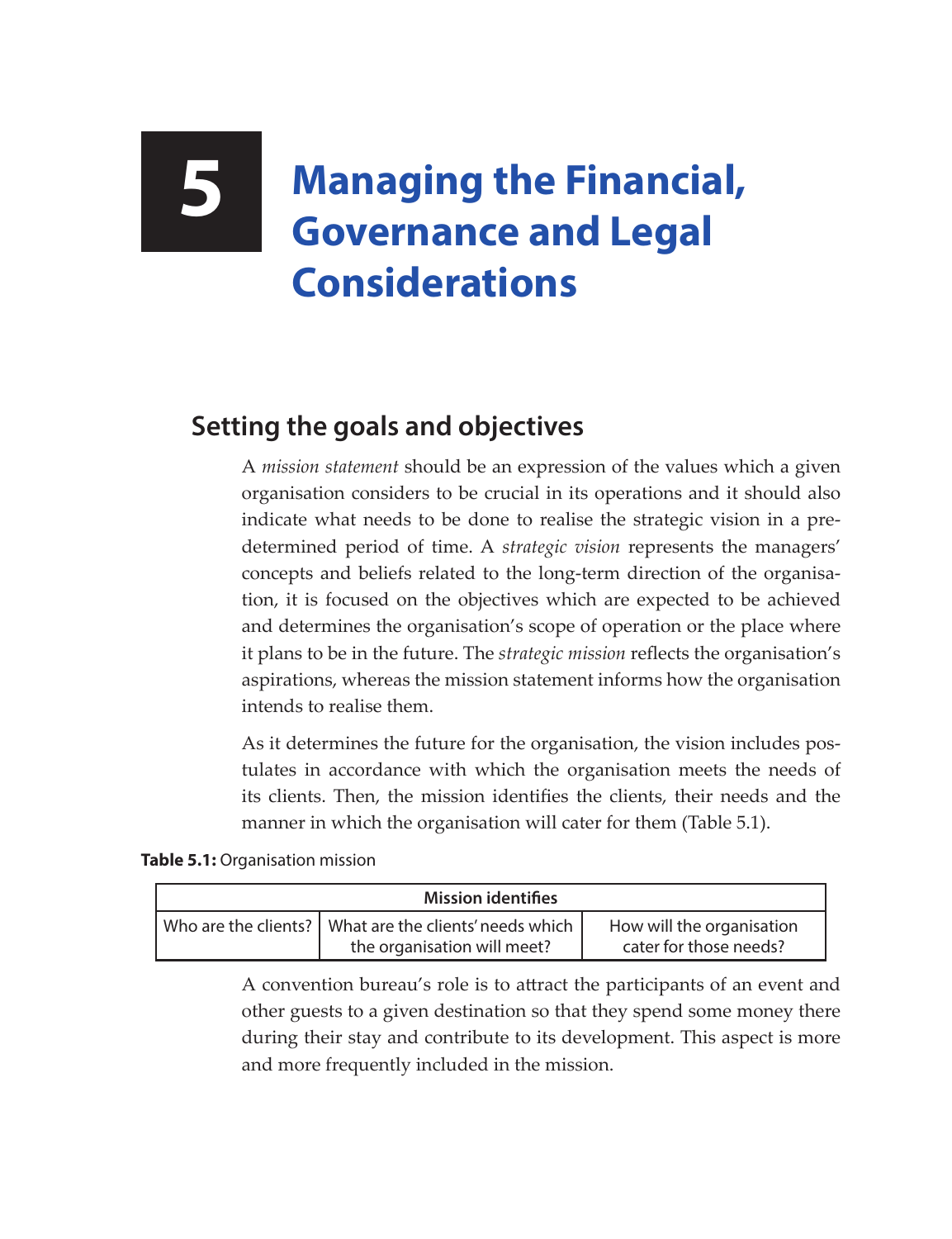People who spend money on goods and services are the clients of companies which provide these goods and services. Events participants are therefore the clients for hotels, restaurants, entertainment companies, souvenir shops and other firms operating in a given destination to serve its visitors.

The main objective and value of the mission is to coordinate all the actions taken by the organisation members. If a decision, budget or forecasted policy cannot be connected with the mission and analysed from the perspective of the mission, such action should not be undertaken by the organisation. To achieve the objectives and implement the values an organisation considers to be crucial, the mission declaration must meet particular criteria which are presented in detail in Table 5.2.

| <b>Table 5.2:</b> Criteria of missions established for convention bureaus |  |
|---------------------------------------------------------------------------|--|
|---------------------------------------------------------------------------|--|

| Criterion                                                           | <b>Mission nature</b>                                                                                                                                                                                                              |
|---------------------------------------------------------------------|------------------------------------------------------------------------------------------------------------------------------------------------------------------------------------------------------------------------------------|
| Clear and precise                                                   | A precise mission supports logical assessment and an effective assess-<br>ment system. It is a basis for rewards and punishments and provides<br>the organisation members with tools needed to identify the priorities at<br>work. |
|                                                                     | The mission must be expressed clearly so that all team members under-<br>stand the objective of the convention bureau.                                                                                                             |
|                                                                     | It must be unambiguously directed to ensure that all activities are con-<br>sistently harmonised (have a common direction).                                                                                                        |
|                                                                     | If an activity does not contribute to the realisation of the mission, it<br>should not be continued – this verification is made possible by the clarity<br>and precision of the mission.                                           |
| Developed with<br>the participation<br>of all interested<br>parties | The process of strategic planning aimed at preparing or updating the<br>mission declaration should take into account all parties interested in the<br>operation of convention bureaus in order to reach a compromise.              |
|                                                                     | If the mission is developed without external contribution, especially on<br>the part of management board members, crucial stakeholders may not<br>feel that they influence the mission.                                            |
|                                                                     | If they do not have a sense of engagement in the convention bureau's<br>mission, they may not feel the need to engage in the operations of the<br>bureau or even question the need for its very existence.                         |